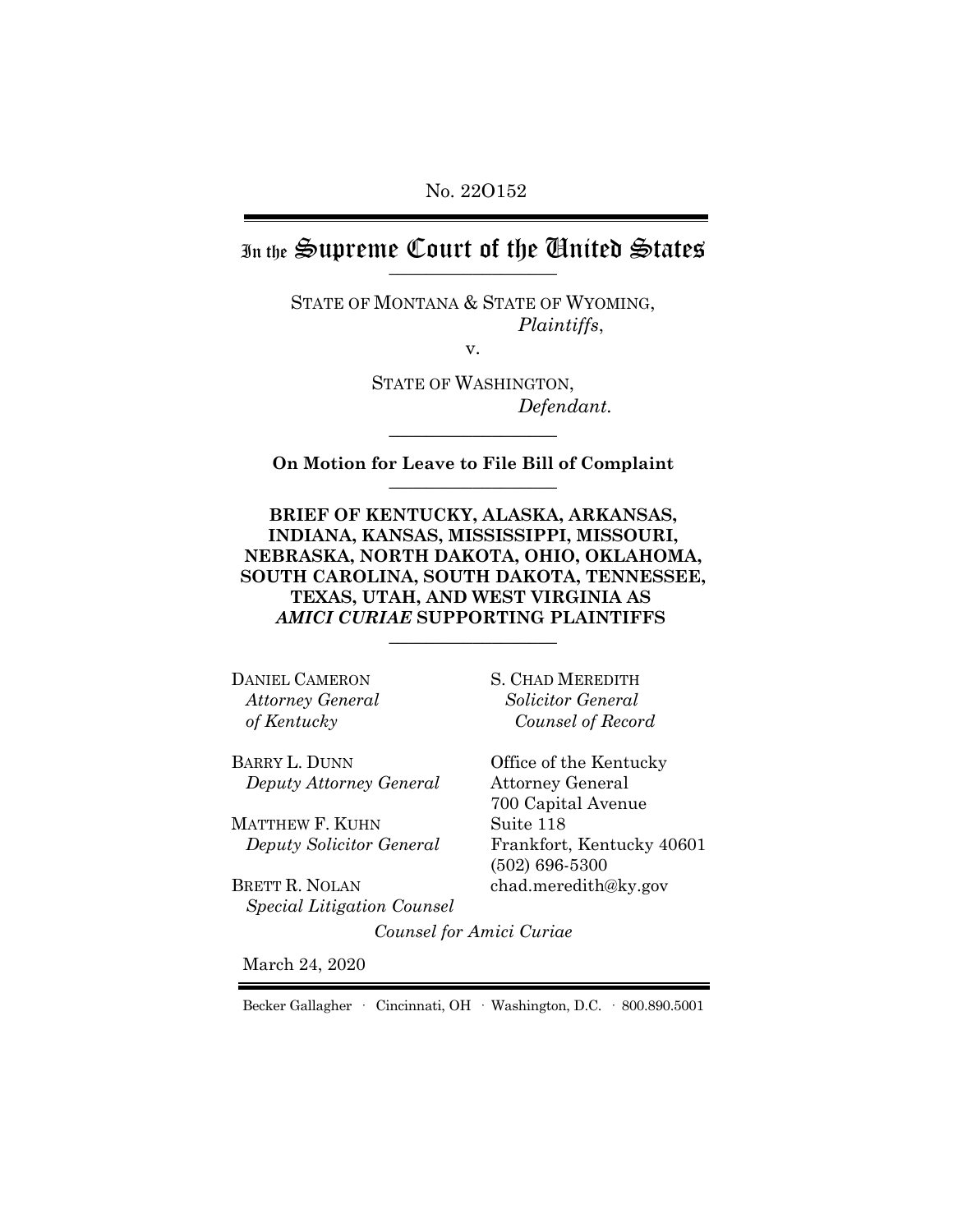# **TABLE OF CONTENTS**

| SUMMARY OF THE ARGUMENT. 2 |                                                                                                                                                                            |  |  |  |
|----------------------------|----------------------------------------------------------------------------------------------------------------------------------------------------------------------------|--|--|--|
|                            |                                                                                                                                                                            |  |  |  |
| Ι.                         | Washington's conduct is contrary to the<br>very reason the dormant Commerce Clause<br>$exists \dots \dots \dots \dots \dots \dots \dots \dots \dots \dots \dots \dots \ 4$ |  |  |  |
| Н.                         | Washington's conduct raises serious concerns<br>under the dormant Commerce Clause  8                                                                                       |  |  |  |
|                            | Washington's actions threaten every state's                                                                                                                                |  |  |  |
|                            |                                                                                                                                                                            |  |  |  |
|                            |                                                                                                                                                                            |  |  |  |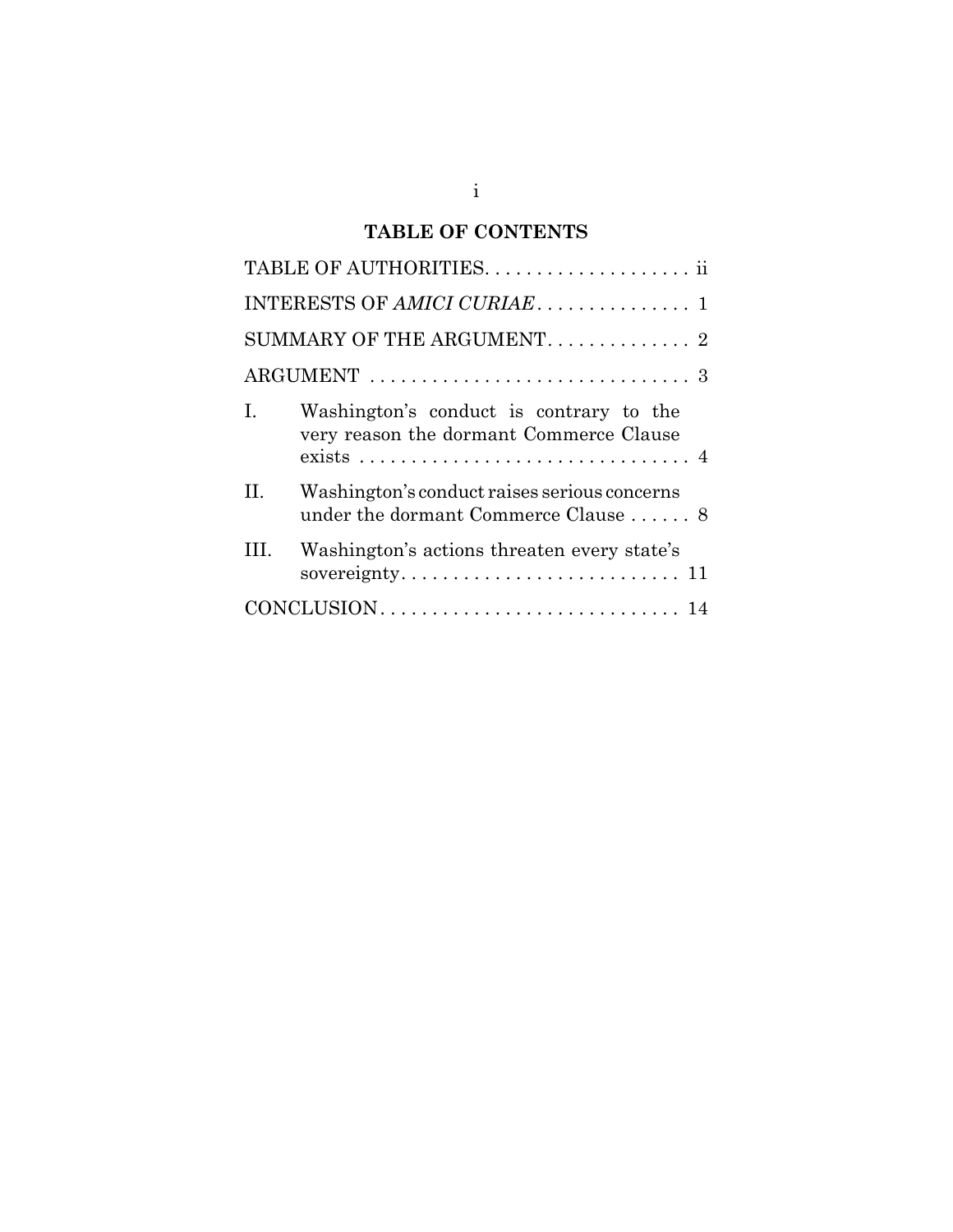# **TABLE OF AUTHORITIES**

## **CASES**

| Baldwin v. G.A.F. Seelig, Inc.,                               |
|---------------------------------------------------------------|
| C&A Carbone, Inc. v. Town of Clarkstown,                      |
| Collins v. Yosemite Park & Curry Co.,                         |
| Dean Milk Co. v. Madison,                                     |
| Granholm v. Heald,                                            |
| H.P. Hood & Sons, Inc. v. Du Mond,                            |
| Healy v. Beer Inst., Inc.,<br>491 U.S. 324 (1989). 10, 12, 13 |
| Hostetter v. Idlewild Bon Voyage Liquor Corp.,                |
| Hughes v. Oklahoma,                                           |
| Hunt v. Wash. State Apple Adver. Comm'n,                      |
| Kassel v. Consol. Freightways Corp. of Del.,                  |
| Maryland v. Louisiana,                                        |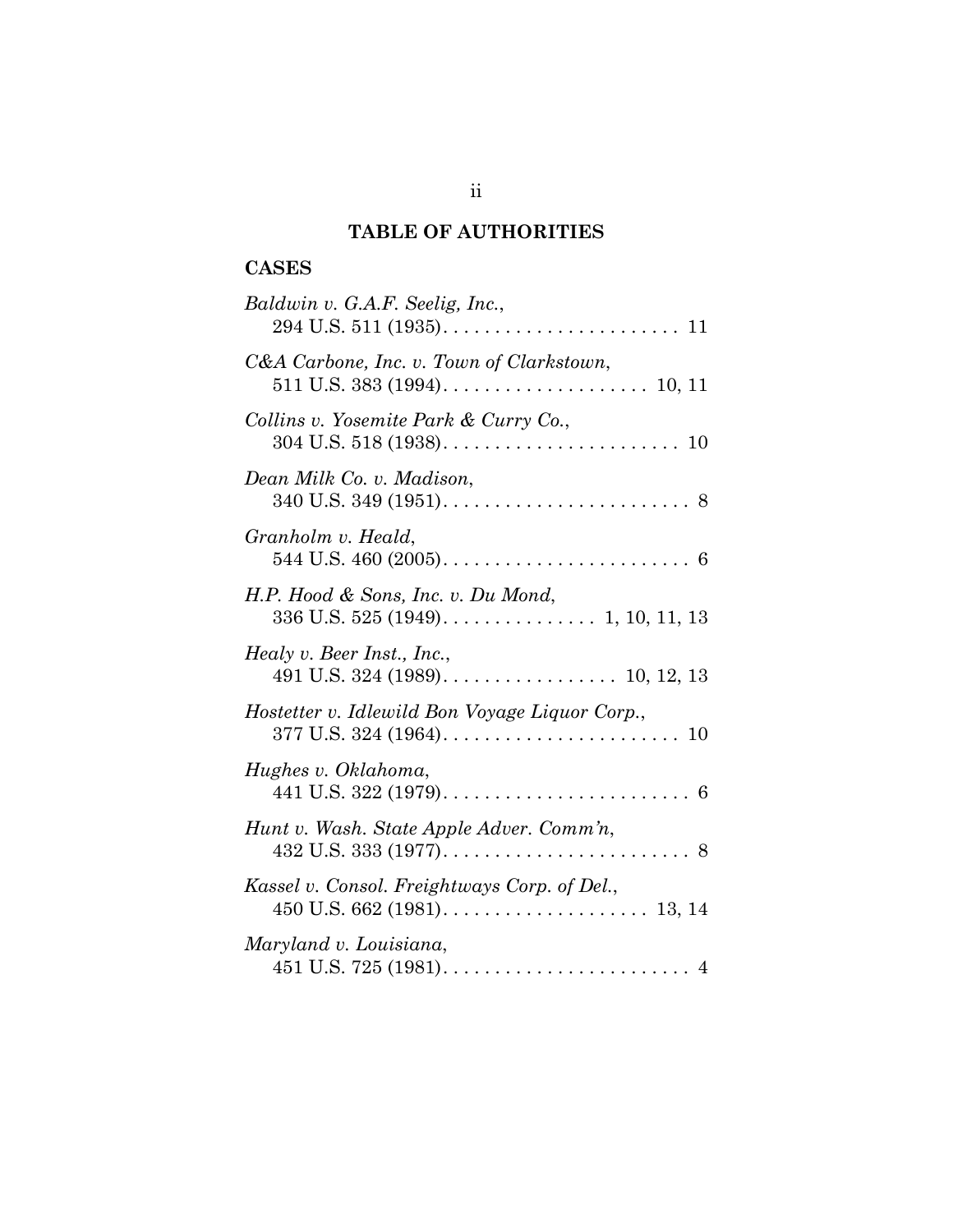| Mississippi v. Louisiana,                                                                                           |
|---------------------------------------------------------------------------------------------------------------------|
| Or. Waste Sys., Inc. v. Dep't of Envtl. Quality<br>State of Or., 511 U.S. 93 (1994) $\ldots \ldots \ldots \ldots$ 8 |
| Philadelphia v. New Jersey,                                                                                         |
| S.C. State Highway Dep't v. Barnwell Bros.,                                                                         |
| Shafer v. Farmers' Grain Co. of Embden,                                                                             |
| Southern Pac. Co. v. Ariz. ex rel. Sullivan,                                                                        |
| Tenn. Wine & Spirits Retailers Ass'n v. Thomas,<br>139 S. Ct. 2449 (2019). $\dots$ 4, 5, 6, 8                       |
| Wyoming v. Oklahoma,                                                                                                |
| , mitmittent                                                                                                        |

#### **CONSTITUTION**

| U.S. Const. art. I, $\S$ 8, cl. 3. passim |  |
|-------------------------------------------|--|
|-------------------------------------------|--|

# **OTHER AUTHORITIES**

|  | Brandon P. Denning, Confederation-Era                  |  |
|--|--------------------------------------------------------|--|
|  | Discrimination Against Interstate Commerce &           |  |
|  | the Legitimacy of the Dormant Commerce Clause          |  |
|  | <i>Doctrine</i> , 94 Ky. L.J. 37 $(2005-2006)$ 5, 6, 7 |  |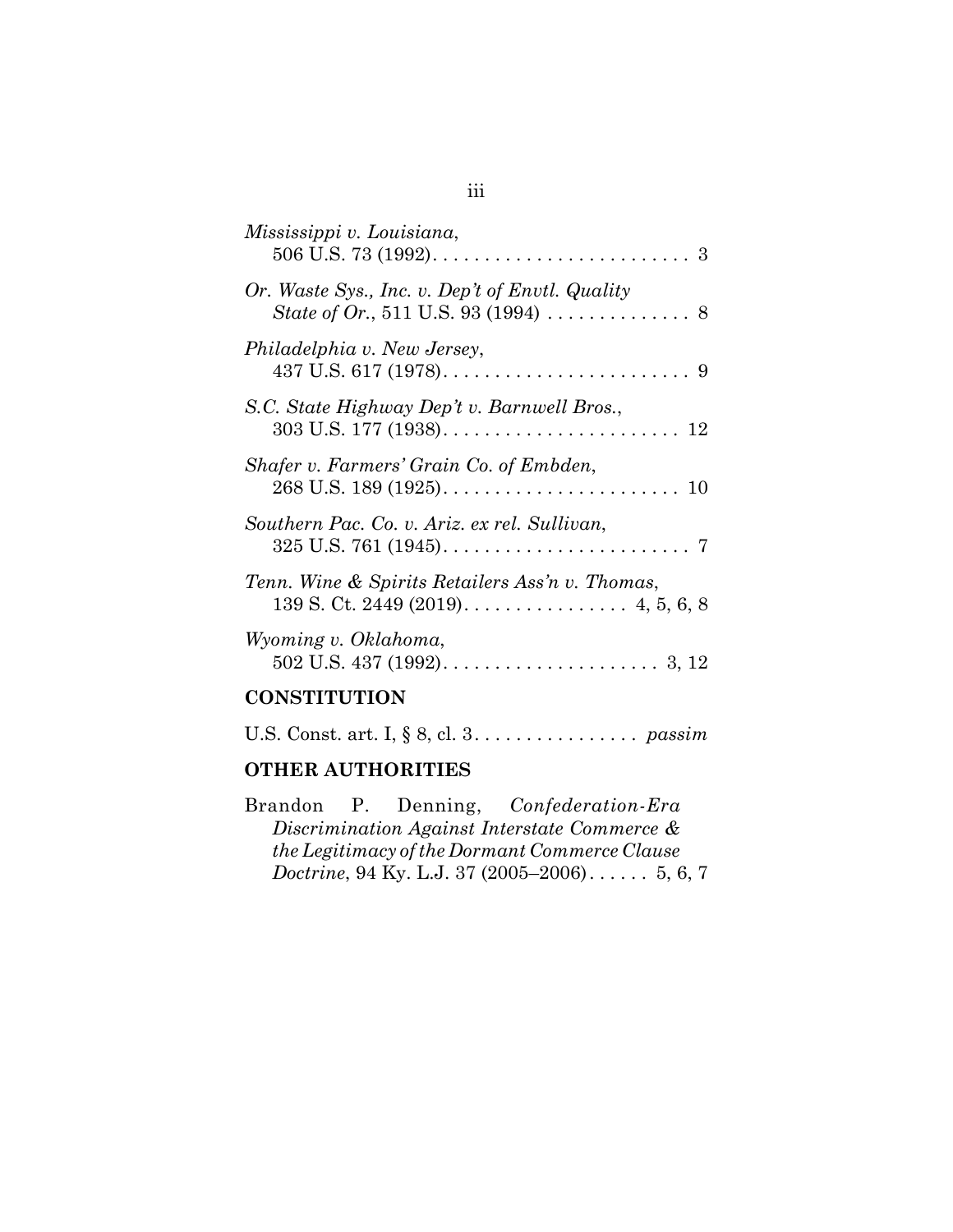| Cathy Matson, The Revolution, the Constitution, &<br>the New Nation, in 1 The Cambridge Economic<br>History of the United States: The Colonial Era<br>380 (Stanley L. Engerman & Robert E. Gallman |
|----------------------------------------------------------------------------------------------------------------------------------------------------------------------------------------------------|
| E. Wilder Spalding, New York in the Critical Period,<br>$1783 - 1789(1932) \ldots \ldots \ldots \ldots \ldots \ldots \ldots 5$                                                                     |
| The Federalist No. 7 (C. Rossiter ed., $1961$ ) 6                                                                                                                                                  |
| The Federalist No. 11 (C. Rossiter ed., $1961$ ) 6                                                                                                                                                 |

iv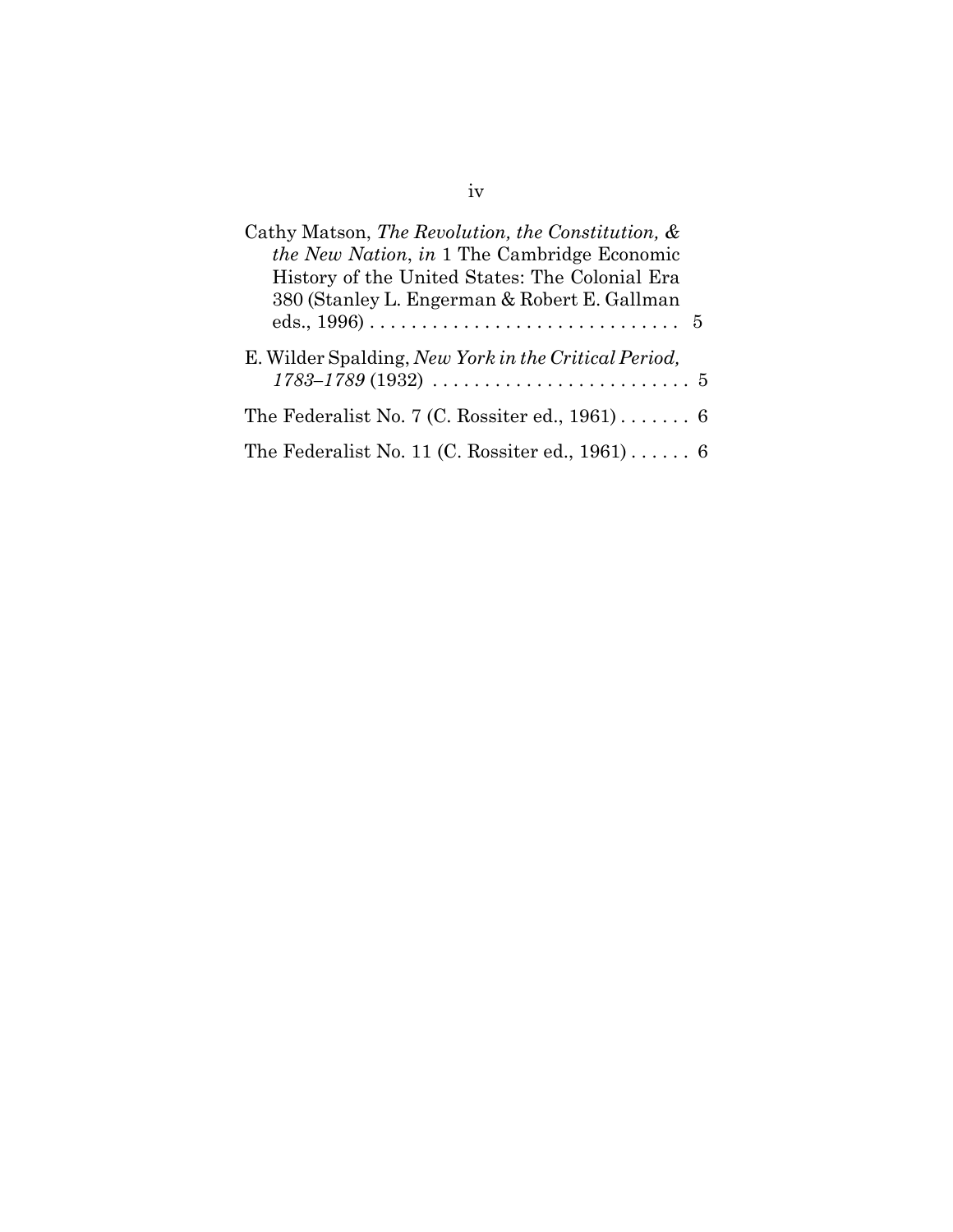#### **INTERESTS OF** *AMICI CURIAE*<sup>1</sup>

This case asks whether a state may restrict the interstate flow of a particular good through its borders. Today, that good is coal. Tomorrow, it will be something else. Regardless of the good at issue, the *amici* States have a profound interest in ensuring that the goods produced by their citizens make it to the markets that demand them.

To protect this interest, our Framers created a system of "interdependence" between and among the states on matters of interstate commerce. *See H.P. Hood & Sons, Inc. v. Du Mond*, 336 U.S. 525, 538 (1949). As such, the Constitution limits a state's ability to restrict the interstate flow of goods going through its borders. A state that disregards this limitation threatens not only the sovereignty of the *amici* States, but also the livelihood of many of their citizens.

This is particularly true where, as here, one state has used its unique access to a channel of commerce to create what amounts to a de facto embargo on the interstate shipment of a particular good. Each state has access to different channels of commerce. Some states have key ports. Others do not, but instead have important highways or an ideally located airport. In light of this geographic diversity, the *amici* States have an interest in ensuring that no state uses its access to a particular channel of commerce to restrict the interstate flow of goods from other states.

<sup>&</sup>lt;sup>1</sup> Amici States have notified counsel for all parties of their intention to file this brief. Sup. Ct. Rules 37.2(a), 37.4.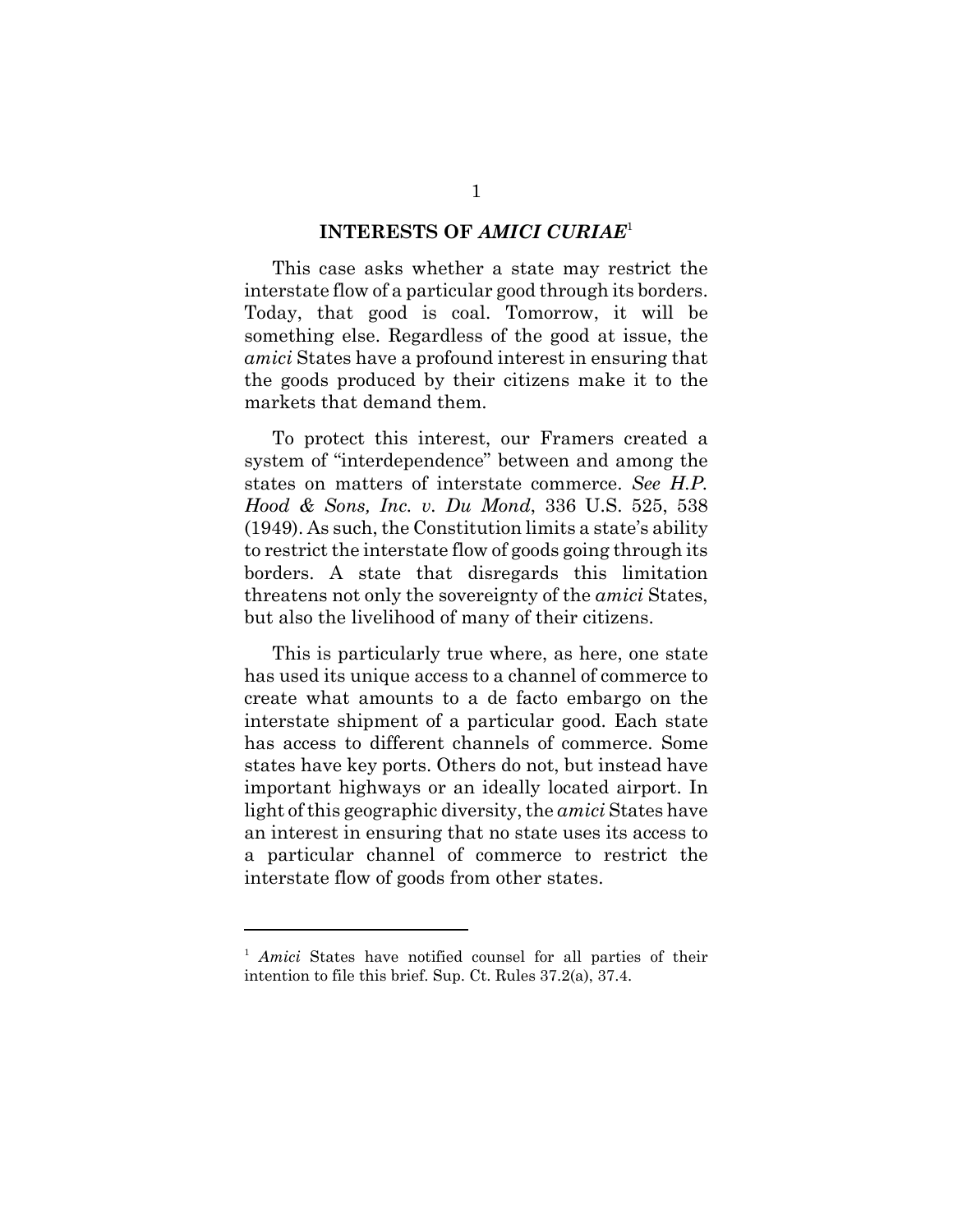#### **SUMMARY OF THE ARGUMENT**

Trade disputes between the states led the Framers to include the Commerce Clause in the Constitution. As relevant here, prior to the adoption of the Constitution, coastal states with ports used this geographic advantage to restrict the free flow of goods involving their neighboring states. This is little different than Washington's refusal to allow coal from Montana and Wyoming to pass through its borders.<sup>2</sup>

As a doctrinal matter, this case implicates the core protections of the dormant Commerce Clause in two respects. First, there is direct evidence that Washington refused to allow a coal-shipment terminal to be built in part to protect in-state economic interests. Second, there is powerful evidence that Washington denied the certification request for a coal-shipment terminal in part to control out-of-state conduct. These dormant Commerce Clause claims warrant the Court's exercise of its original jurisdiction.

This matter also raises foundational questions about how the sovereignty of one state interacts with the sovereignty of others. Viewed from this perspective, Washington has essentially overridden the sovereign powers of Montana and Wyoming to decide for themselves how to utilize their vast coal reserves and how to fund certain critical government services. The potential for one state to make policy decisions for other states weighs heavily in favor of the Court hearing this matter. This concern is especially

<sup>2</sup> For purposes of this brief, the *amici* States accept as true Montana and Wyoming's allegations about Washington's conduct.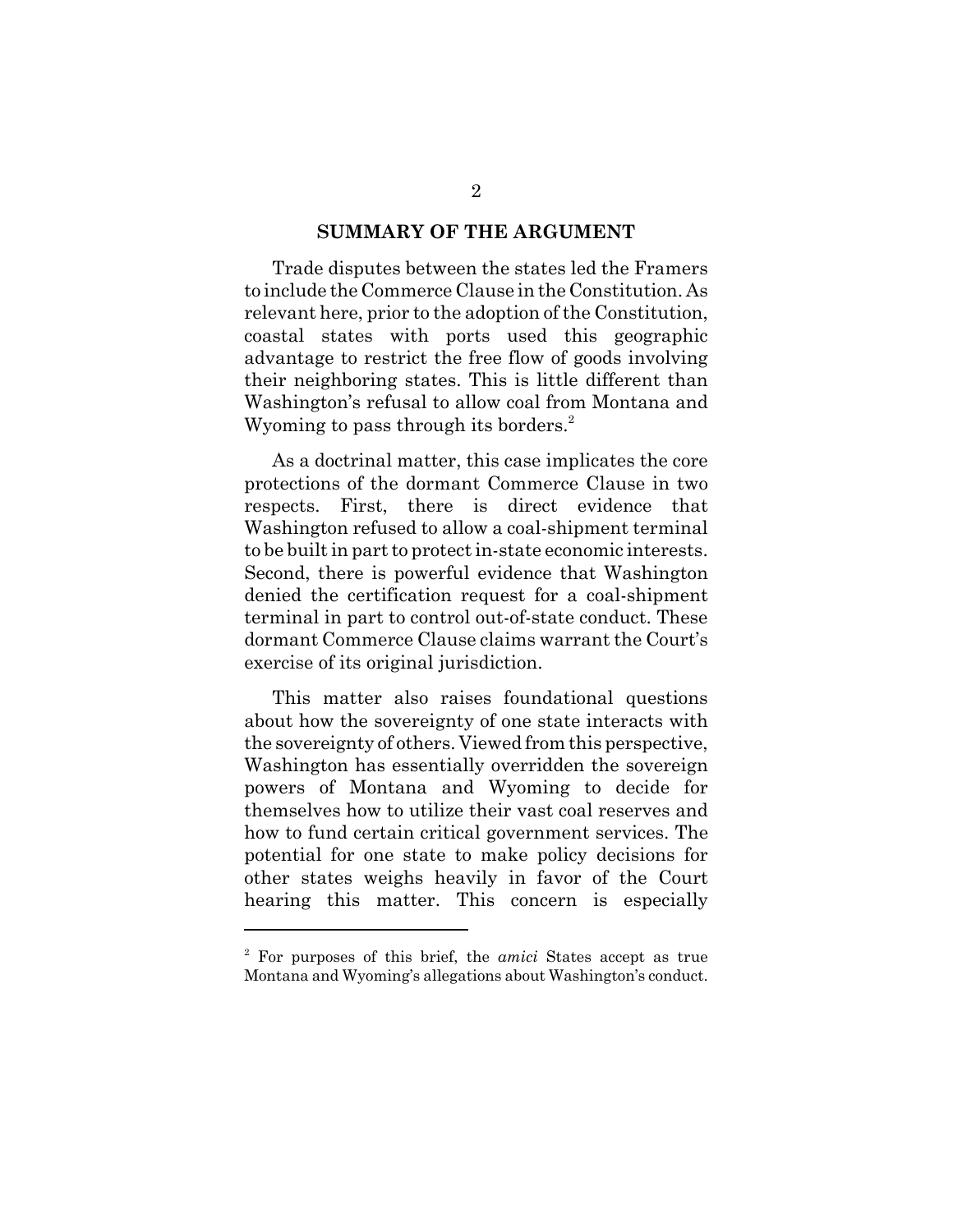pronounced here because of Washington's access to ports. Our Constitution envisions that states will use their geographic advantages to promote the free flow of goods, not to block access to willing markets.

#### **ARGUMENT**

This is a classic case for the exercise of the Court's original jurisdiction. This matter not only raises serious claims under the dormant Commerce Clause,<sup>3</sup> but it implicates the history that led to this constitutional protection and important sovereign interests that are essential to the proper functioning of our nation.

In deciding whether to hear a dispute between or among states, the Court considers "the nature of the interest of the complaining State, focusing on the seriousness and dignity of the claim."<sup>4</sup> *Mississippi v. Louisiana*, 506 U.S. 73, 77 (1992) (citation and internal quotation marks omitted). It is "beyond peradventure" that a Commerce Clause dispute in which one state "directly affects" another state "implicates serious and important concerns of federalism fully in accord with the purposes and reach of our original jurisdiction." *Wyoming v. Oklahoma*, 502 U.S. 437, 451 (1992)

<sup>&</sup>lt;sup>3</sup> Montana and Wyoming also have alleged that Washington violated the Foreign Commerce Clause. Mot. 31–34. Although this brief does not focus on this claim, the *amici* States agree that the Court should decide all of the claims raised in this matter.

<sup>&</sup>lt;sup>4</sup> The Court also considers the "availability of an alternative forum in which the issue tendered can be resolved." *Mississippi*, 506 U.S. at 77. This condition is met here. Mot. 35–36.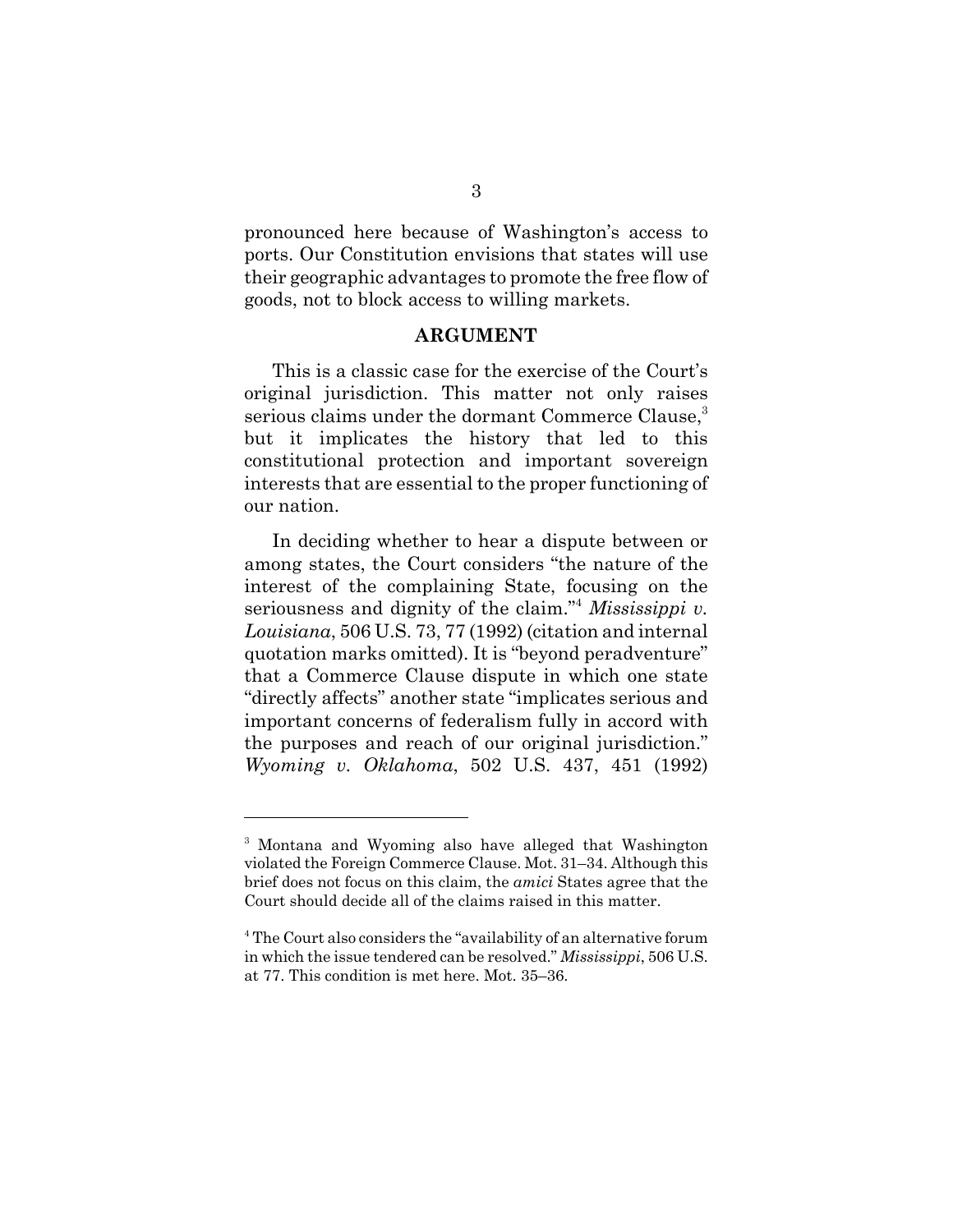(quoting *Maryland v. Louisiana*, 451 U.S. 725, 744 (1981)). This case readily meets this standard.

Washington has deliberately obstructed interstate commerce by refusing to permit the construction of a terminal—known as the Millennium Bulk terminal—that would ship Montana and Wyoming coal to foreign markets that demand it. Montana and Wyoming have presented compelling evidence that Washington burdened the shipment of coal for impermissible reasons. More specifically, Washington restricted the free flow of coal through its borders to favor local interests and to control out-of-state conduct.

## **I. Washington's conduct is contrary to the very reason the dormant Commerce Clause exists.**

There is nothing new about states trying to erect barriers to interstate commerce. Indeed, the frequency of trade disputes between the states was one of the major shortcomings of the Articles of Confederation and served as the driving force for the inclusion of the Commerce Clause in the Constitution. *See Tenn. Wine & Spirits Retailers Ass'n v. Thomas*, 139 S. Ct. 2449, 2460 (2019). Although these Confederation-era trade disputes took many forms, some of them bear a striking resemblance to the current dispute among Montana, Wyoming, and Washington.

Prior to the adoption of the Constitution, some coastal states used their access to ports to restrict the free flow of goods involving neighboring states. More specifically, "[s]tates with major port cities, especially New York and Massachusetts, took advantage of their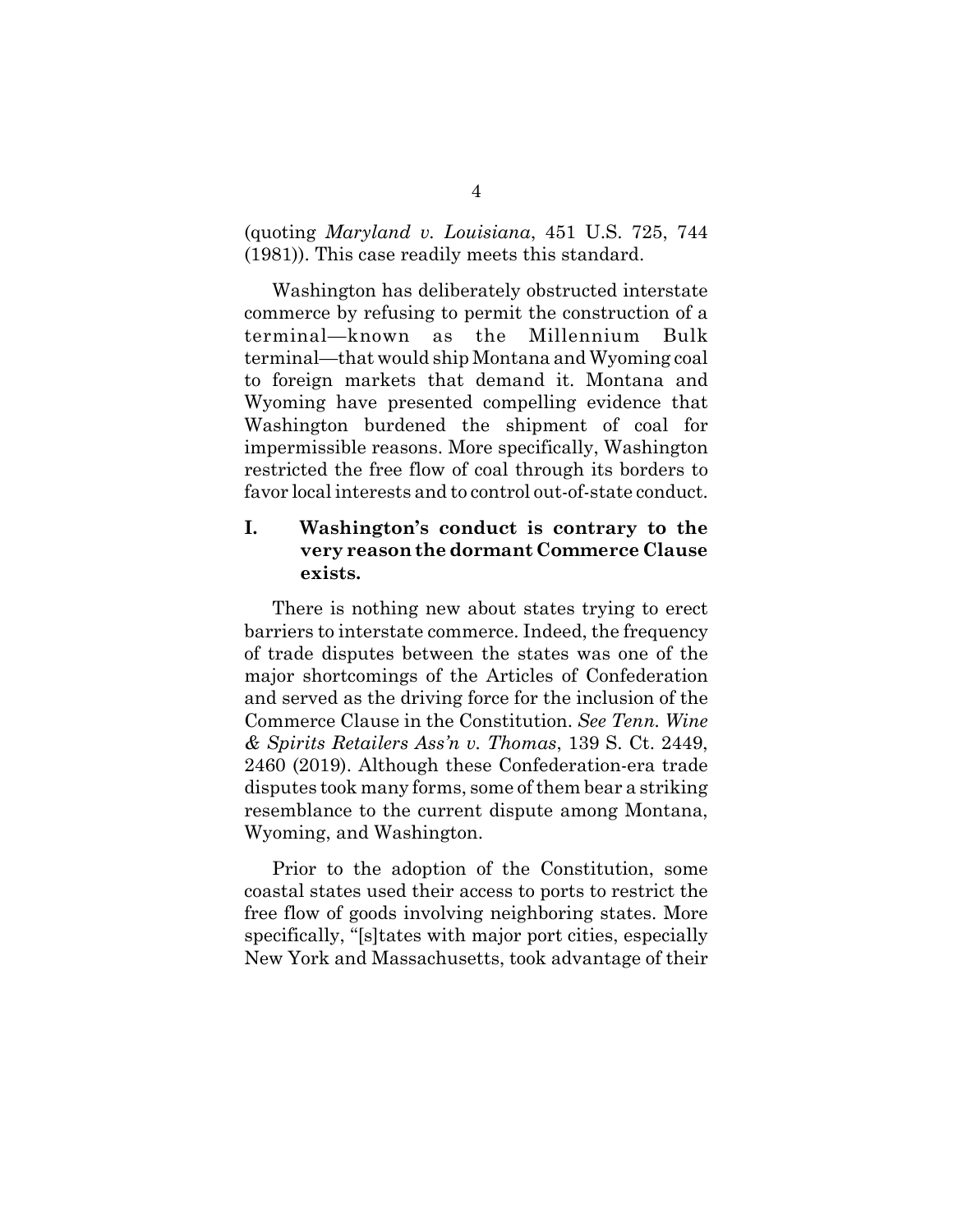superior position in international commerce and in regional markets to pass discriminatory duties against neighboring states' traffic at their ports." Brandon P. Denning, *Confederation-Era Discrimination Against Interstate Commerce & the Legitimacy of the Dormant Commerce Clause Doctrine*, 94 Ky. L.J. 37, 47 (2005–2006) (quoting Cathy Matson, *The Revolution, the Constitution, & the New Nation*, *in* 1 The Cambridge Economic History of the United States: The Colonial Era 380 (Stanley L. Engerman & Robert E. Gallman eds., 1996)). New York pressed its geographic advantage so far that its "tariff 'relieved the land and property of the state from heavy taxation.'" *Id.* at 61 (quoting E. Wilder Spalding, *New York in the Critical Period, 1783–1789*, at 153 (1932)).

This obviously created problems. "States with fewer geographic advantages resented the bite that port states took from commerce that had to pass through those ports before arriving in the hinterlands. This friction sometimes escalated, resulting in imposts and tariffs specifically targeting goods from a particular state." *Id.* at 48. The consequence: "According to many historians, this competition sometimes resulted in overt discrimination by one state against goods produced in or re-exported from a neighboring state." Id. (collecting authorities).

The Framers had escalating trade disputes like these in mind when they arrived at the constitutional convention. In fact, "removing state trade barriers was a principle reason for the adoption of the Constitution." *Thomas*, 139 S. Ct. at 2460. The "discussion [at the constitutional convention] of the power to regulate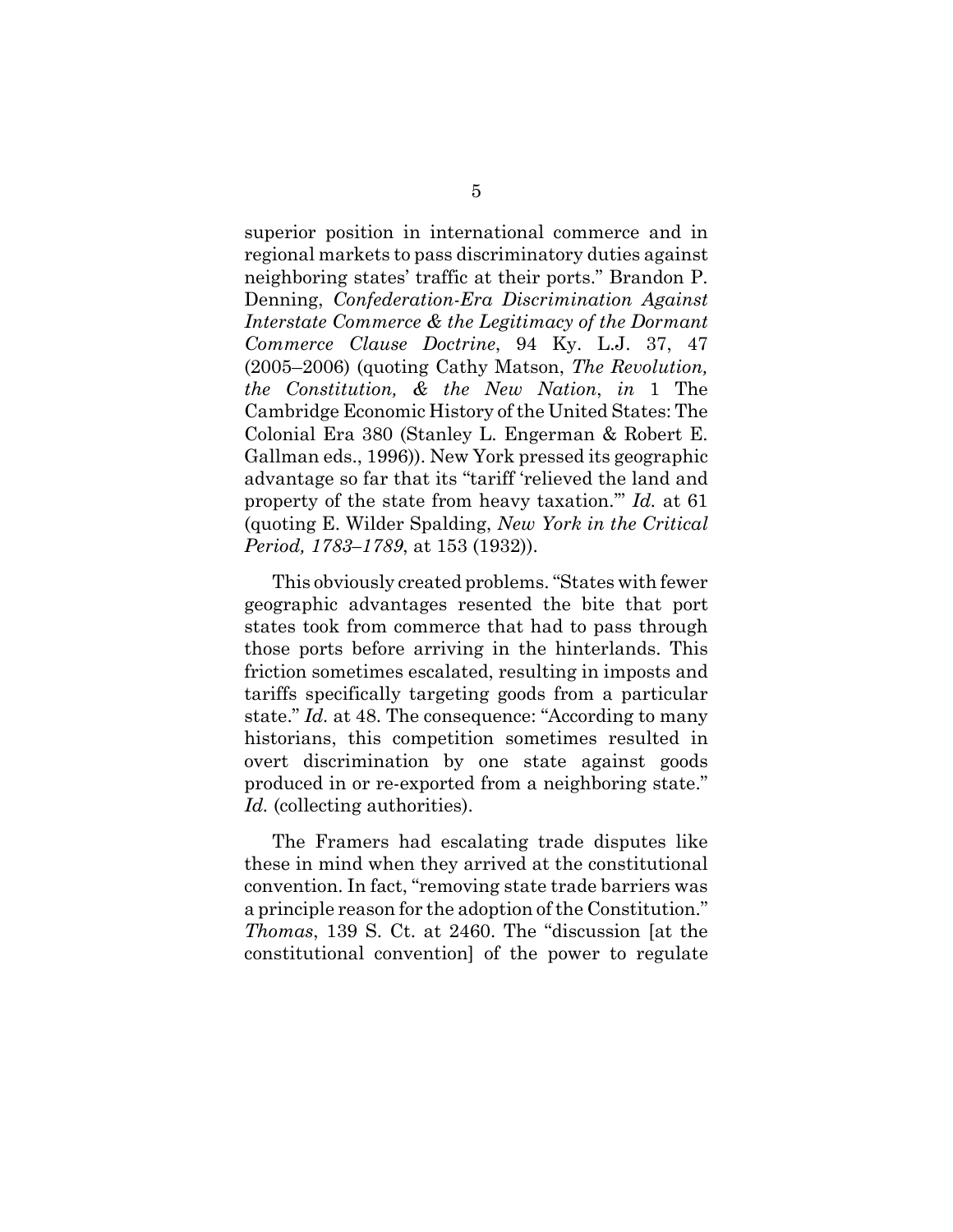interstate commerce was almost uniformly linked to the removal of state trade barriers, and when the Constitution was sent to the state conventions, fostering free trade among the States was prominently cited as a reason for ratification." *Id.* (internal citation omitted). To this end, Alexander Hamilton argued in The Federalist No. 7 that "state protectionism could lead to conflict among the States," while in The Federalist No. 11 he "touted the benefits of a free national market." *Id.* (citing The Federalist Nos. 7, 11, at 62–63, 88–89 (C. Rossiter ed., 1961)); *see also* Denning, 94 Ky. L.J. at 49–59 (discussing the writings of Alexander Hamilton, James Madison, and others about these issues).

Consistent with this history, the Court has long held that the dormant Commerce Clause guards against returning to our prior era of trade disputes and rivalries. *See Thomas*, 139 S. Ct. at 2459–60. Without such a protection, "we would be left with a constitutional scheme that those who framed and ratified the Constitution would surely find surprising." *Id.* at 2460. More to the point, the dormant Commerce Clause reflects "the conviction that in order to succeed, the new Union would have to avoid the tendencies toward economic Balkanization that had plagued relations among the Colonies and later among the States under the Articles of Confederation." *Granholm v. Heald*, 544 U.S. 460, 472 (2005) (quoting *Hughes v. Oklahoma*, 441 U.S. 322, 325–26 (1979)).

The conduct at issue here cannot be described as anything other than "economic Balkanization." In denying the certification for the Millennium Bulk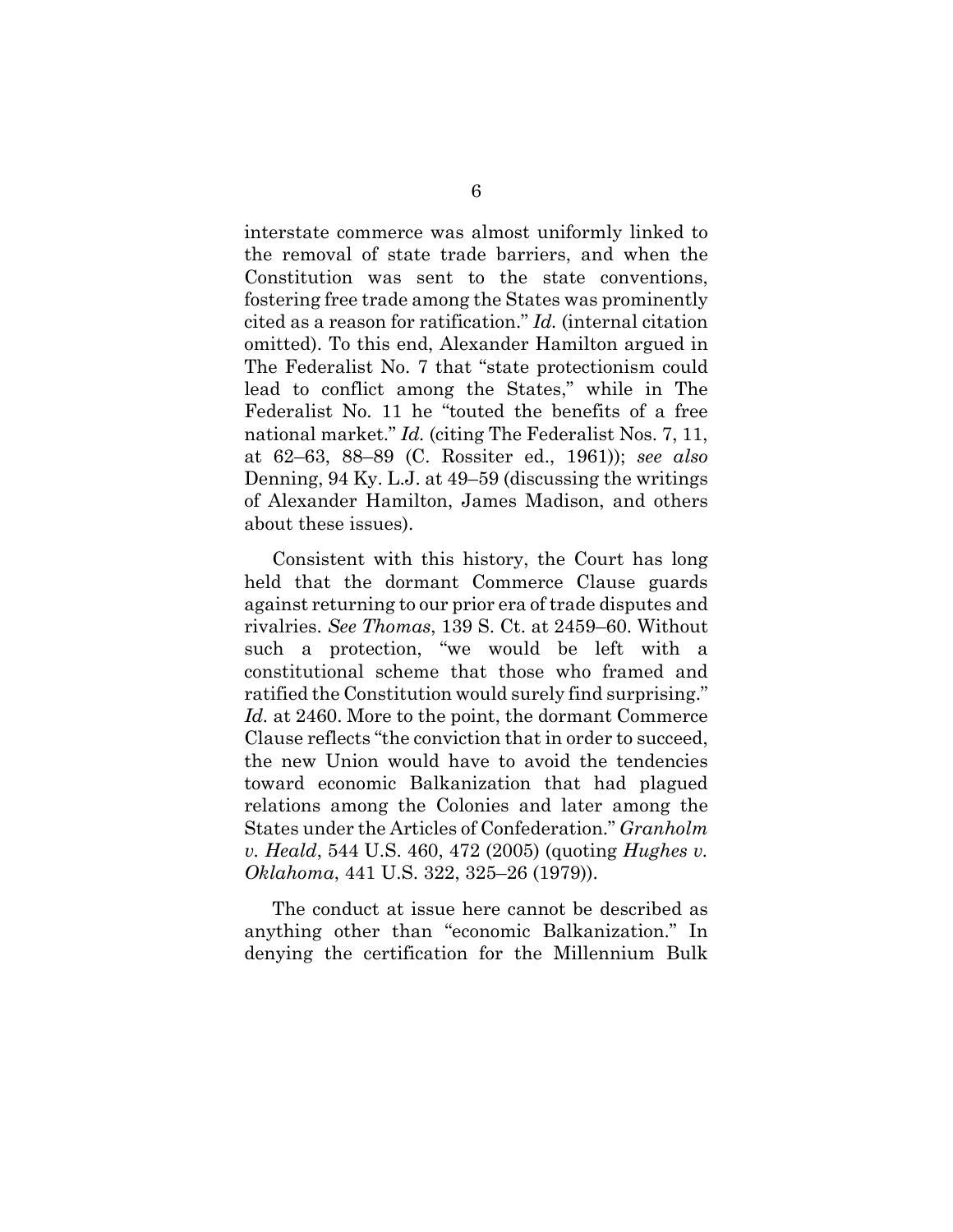terminal, Washington created what amounts to a de facto embargo against the shipment of Montana and Wyoming coal to markets that demand it. Mot. 7–17. This is not an instance of Washington using its police powers to regulate how coal can or cannot be used within its borders. *See Southern Pac. Co. v. Ariz. ex rel. Sullivan*, 325 U.S. 761, 767 (1945) ("[T]here is a residuum of power in the state to make laws governing matters of local concern which nevertheless in some measure affect interstate commerce or even, to some extent, regulate it."). Instead, Washington is purporting to use its police powers solely to restrict the transportation of coal that is destined *for somewhere other than Washington.*

Washington's conduct cannot be meaningfully distinguished from that of coastal states prior to the adoption of the Constitution. In both instances, coastal states pressed their geographic advantage to restrict their neighbors' free flow of goods. In fact, Washington's conduct is arguably more of an impediment to interstate commerce than the historical examples discussed above. Whereas coastal states in the Confederation era merely imposed "discriminatory duties against neighboring states' traffic at their ports," Denning, 94 Ky. L.J. at 47 (citation omitted), Washington's denial of the certification for the Millennium Bulk terminal has effectively prohibited the interstate shipment of Montana and Wyoming coal to willing markets. In sum, the history that led to the Commerce Clause is now in danger of repeating itself.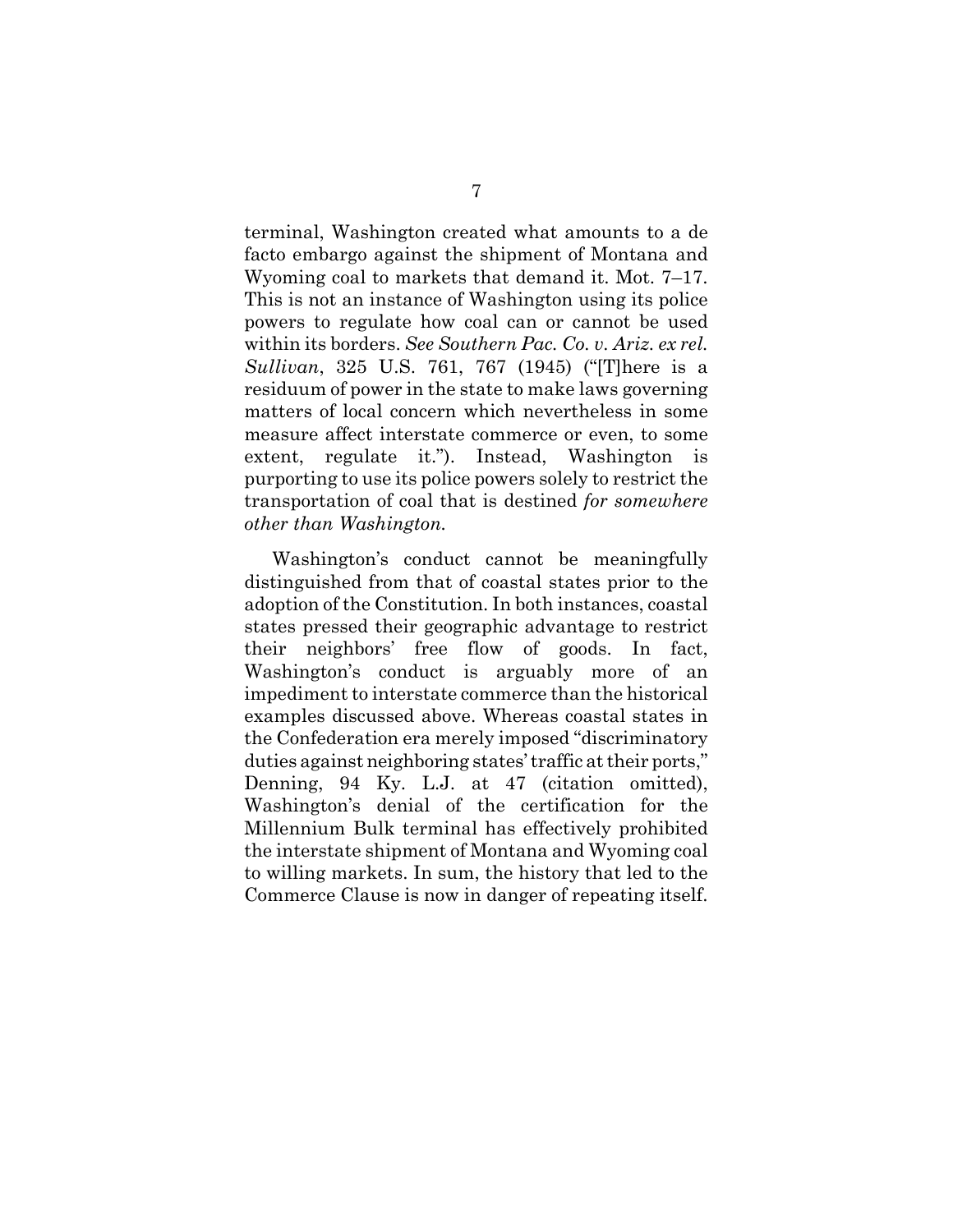## **II. Washington's conduct raises serious concerns under the dormant Commerce Clause.**

The dormant Commerce Clause applies here in two key respects: First, the Clause prohibits Washington from discriminating against out-of-state economic interests in favor of local ones. Second, the Clause limits Washington's ability to burden interstate commerce to control out-of-state conduct.

1. It is not often that a state admits—without qualification—that it burdened interstate commerce to protect local interests. *See Hunt v. Wash. State Apple Adver. Comm'n*, 432 U.S. 333, 354 (1977) (discussing the "rare instance where a state artlessly discloses an avowed purpose to discriminate against interstate goods" (quoting *Dean Milk Co. v. Madison*, 340 U.S. 349, 354 (1951)). By all indications, this is one of those cases.

The dormant Commerce Clause prevents "differential treatment of in-state and out-of-state economic interests that benefits the former and burdens the latter." *Or. Waste Sys., Inc. v. Dep't of Envtl. Quality State of Or.*, 511 U.S. 93, 99 (1994). "If a restriction on commerce is discriminatory, it is virtually *per se* invalid." *Id.* State action that discriminates against interstate commerce can be sustained "only on a showing that [the restriction] is narrowly tailored to 'advanc[e] a legitimate local purpose.'" *Thomas*, 139 S. Ct. at 2461 (citation omitted).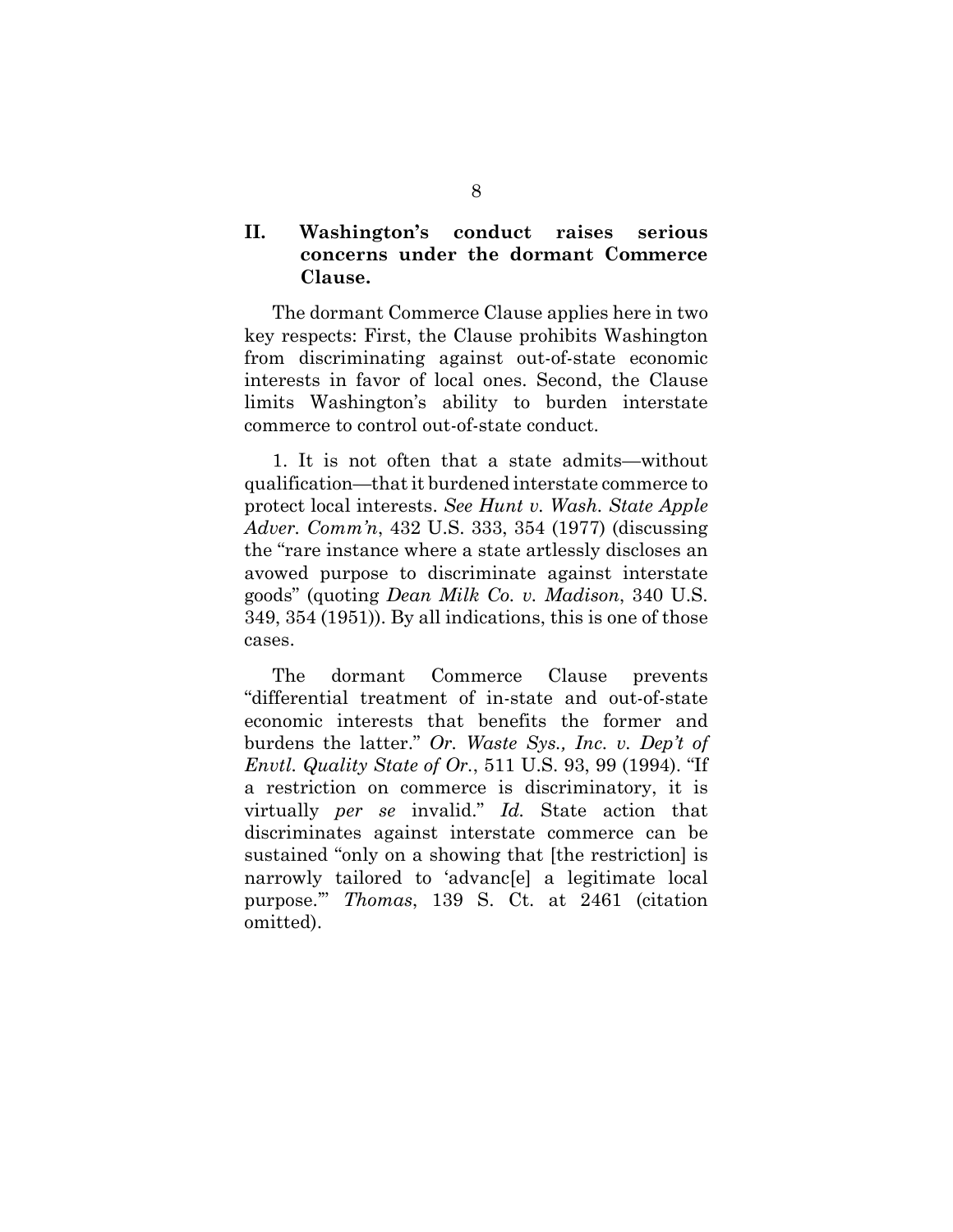Washington's with-prejudice denial of the certification for the Millennium Bulk terminal has all the indicia of impermissible local favoritism. Mot. 12–16. For example, in talking points, Washington criticized the certification request because it "would only ship coal, there would be no apples. No agricultural products from Washington would be handled at the site*.*" App. 71. Washington also emphasized that "[i]ncreased coal trains from the Millennium proposal would compete with rail shipments of other goods, including Washington's important agricultural products." *Id.*

The unmistakable takeaway from these statements is that Washington denied the certification request for the Millennium Bulk terminal in part to protect Washington's agricultural products. This is the definition of "simple economic protectionism" that "overtly blocks the flow of interstate commerce at a State's borders." *See Philadelphia v. New Jersey*, 437 U.S. 617, 624 (1978).

2. The dormant Commerce Clause problems do not stop with Washington's overt discrimination against out-of-state interests. As Montana and Wyoming have explained, Washington also denied the certification for the Millennium Bulk terminal because Washington's political leaders simply dislike coal. Mot. 12–14. In so doing, Washington effectively prohibited coal that is headed somewhere other than Washington from getting there. At bottom, Washington acted to control out-ofstate conduct: the production, taxation, and interstate shipment of Montana and Wyoming coal.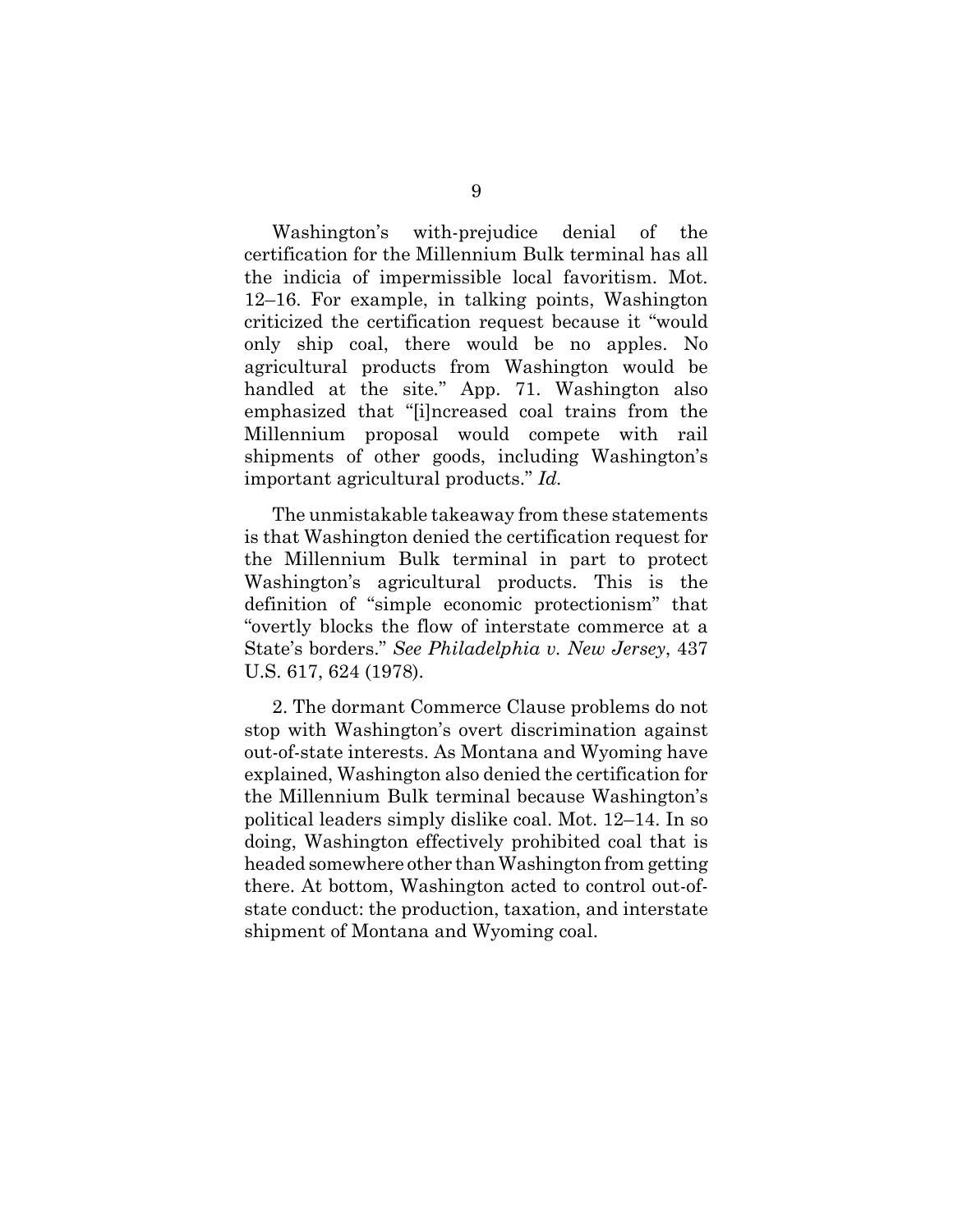The ability to participate in interstate commerce "is not the gift of a state." *H.P. Hood & Sons*, 336 U.S. at 535; *see also Hostetter v. Idlewild Bon Voyage Liquor Corp.*, 377 U.S. 324, 332–34 (1964) (invalidating state regulation of alcohol passing through airport that would not be used until arrival at international destination); *Collins v. Yosemite Park & Curry Co.*, 304 U.S. 518, 533–34, 538 (1938) (invalidating state restriction on shipments to a federal enclave within its borders). Instead, it is "*a common right*, the regulation of which is committed to Congress and denied to the states by the commerce clause of the Constitution." *Shafer v. Farmers' Grain Co. of Embden*, 268 U.S. 189, 199 (1925) (emphasis added). It follows that the right to participate in interstate commerce is not subject to a neighboring state's veto. *See H.P. Hood & Sons*, 336 U.S. at 539 (holding that "every farmer and every craftsman shall be encouraged to produce by the certainty that he will have free access to every market in the Nation"). Put more directly, a state cannot burden interstate commerce to control what other states may ship to willing markets. *See Healy v. Beer Inst., Inc.*, 491 U.S. 324, 337 (1989) ("[T]he Commerce Clause dictates that no State may force an out-of-state merchant to seek regulatory approval in one State before undertaking a transaction in another.").

The Court's decision in *C&A Carbone, Inc. v. Town of Clarkstown*, 511 U.S. 383 (1994), underscores this point. There, a town passed an ordinance requiring solid waste to be processed at a single, privately owned plant within the town. *Id.* at 387. As relevant here, the ordinance burdened interstate commerce by "depriv[ing] out-of-state businesses of access to a local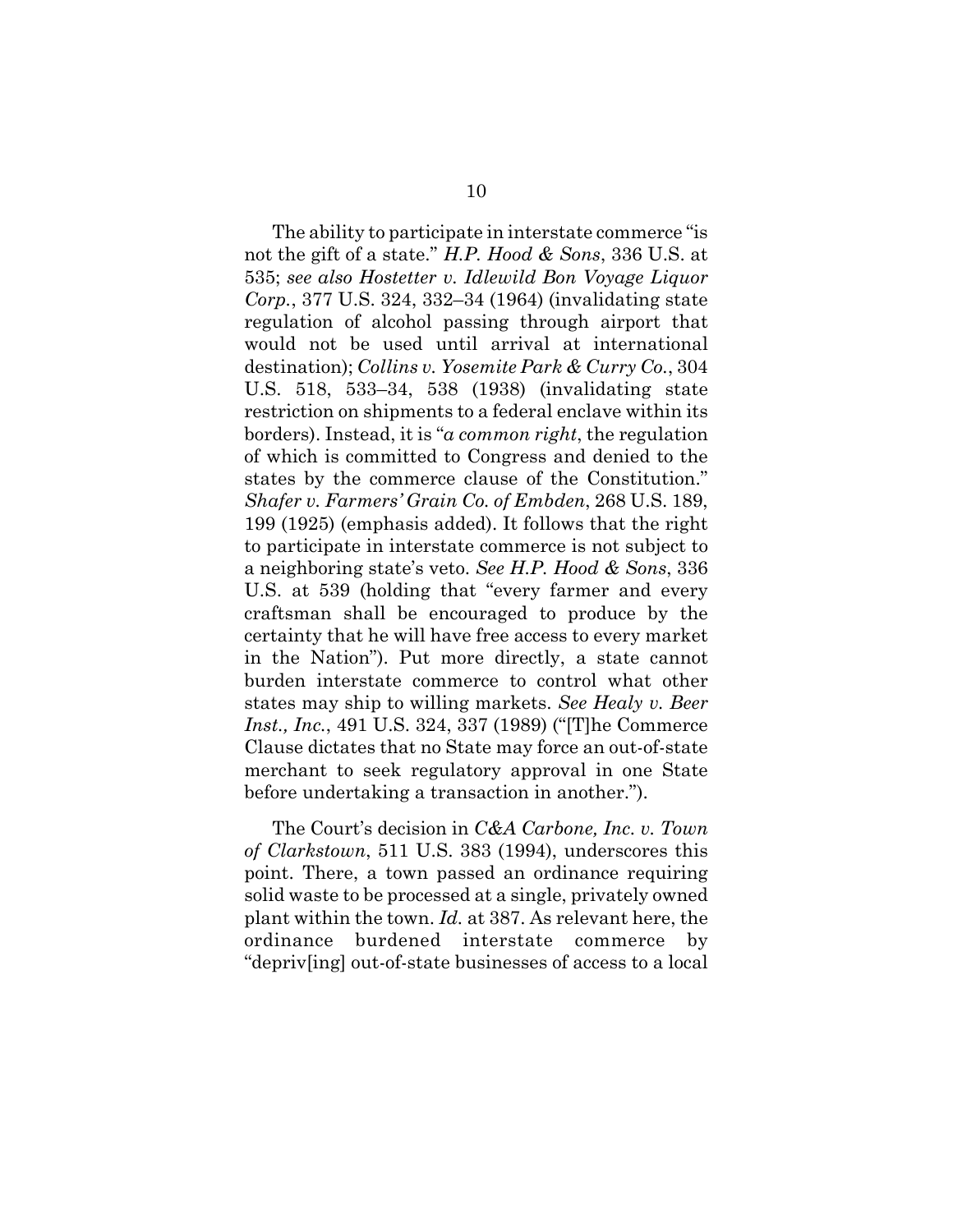market." *Id.* at 389. In finding a violation of the dormant Commerce Clause, the Court emphasized that the town could not restrict interstate commerce on the basis that it halted practices elsewhere that the town "might deem harmful to the environment." *Id.* at 393. To allow this, the Court concluded, "would extend the town's police power beyond its jurisdictional bounds." Id. Yet, that is exactly what Washington has done here. It has acted to control the right of Montana, Wyoming, and their citizens to participate in interstate commerce.

#### **III. Washington's actions threaten every state's sovereignty.**

 Left unchecked, Washington's conduct will weaken the sovereignty of all states, especially those without ready access to a valuable channel of commerce. This provides further reason for the Court to exercise its original jurisdiction.

Our Constitution "was framed upon the theory that the peoples of the several states must sink or swim together, and that in the long run prosperity and salvation are in union and not division." *Baldwin v. G.A.F. Seelig, Inc.*, 294 U.S. 511, 523 (1935). More specifically, under the dormant Commerce Clause, "states are not separable economic units." *H.P. Hood & Sons*, 336 U.S. at 538. So, generally speaking, states are not to pull in different directions in moving interstate commerce, but instead are to work together in getting goods from Point A to Point B. This "advance[s] the solidarity and prosperity of this Nation." *Id.* at 535.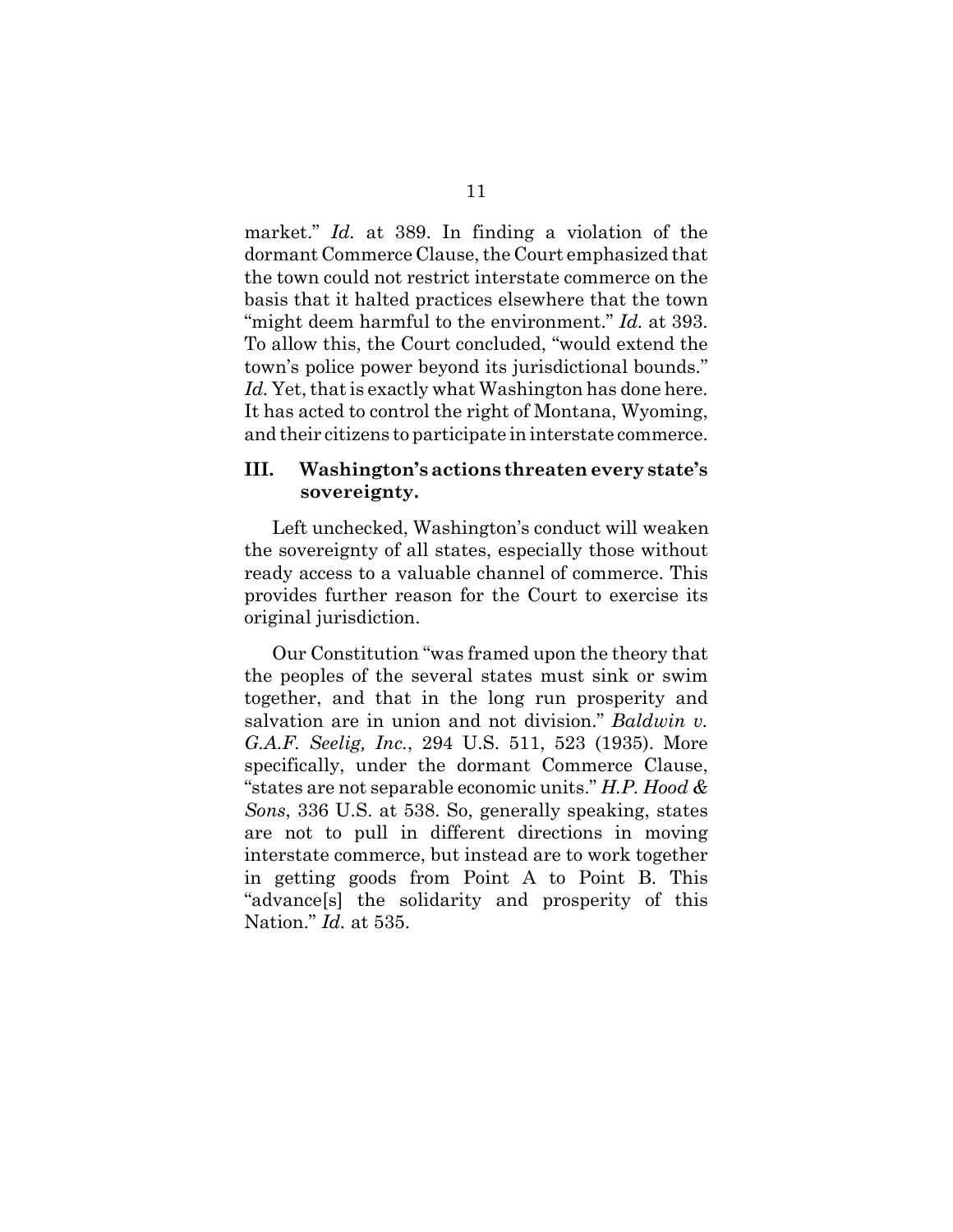This system protects each state's sovereignty by limiting the power of one state to use its police powers to control conduct in another state. *See, e.g.*, *Healy*, 491 U.S. at 336. Without this protection, in-state political processes will be circumvented by other states. That is to say, "when the regulation is of such a character that its burden falls principally upon those without the state, legislative action is not likely to be subjected to those political restraints which are normally exerted on legislation where it affects adversely some interests within the state." *S.C. State Highway Dep't v. Barnwell Bros.*, 303 U.S. 177, 184 n.2 (1938).

This case demonstrates this problem all too well. Montana and Wyoming have vast coal reserves that historically have generated critical revenue for the states through coal-severance taxes that fund important government services. Mot. 3–4. However, these services are now at risk not because of a lack of demand for coal, but because of the actions of Washington's political leaders. Thus, issues that matter greatly to Montana, Wyoming, and their citizens—the ability to sell coal and the states' ability to collect taxes on it—are being decided not in statehouses in Helena and Cheyenne, but by another state. This threat to state sovereignty could not be any more direct, and it alone justifies the Court's invocation of its original jurisdiction. *See Wyoming*, 502 U.S. at 451 (exercising original jurisdiction where another state's conduct "directly affects Wyoming's ability to collect severance tax revenues").

This concern is especially acute here because of Washington's unique geography—namely, its access to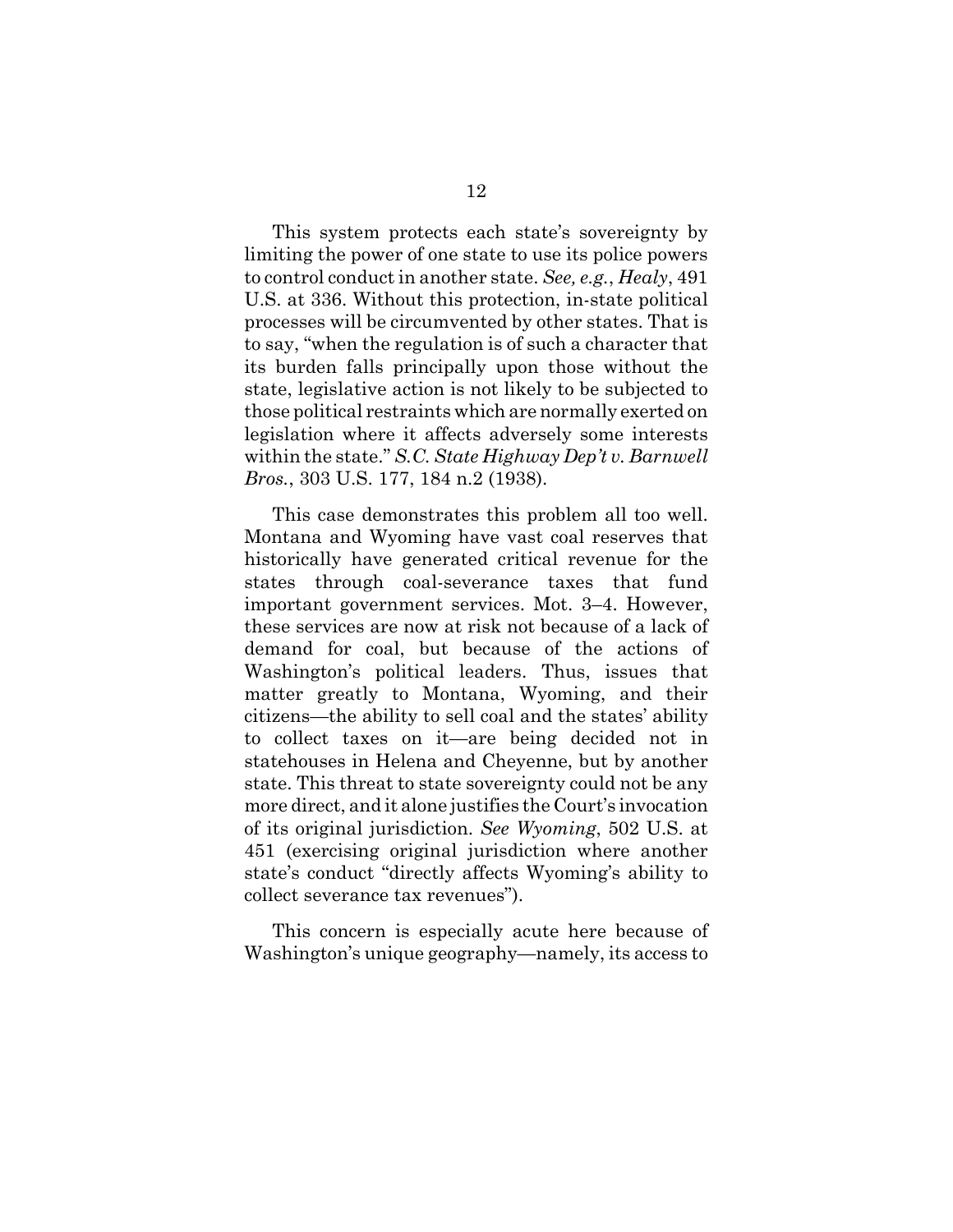ports. Washington's actions are not far removed from the specter of coastal states controlling interstate commerce involving landlocked states. As Montana and Wyoming have explained, this concern is not limited to Washington. Other localities in Oregon and California also have taken steps in recent years to restrict the shipment of coal through their ports. Mot. 14–15; *see also Healy*, 491 U.S. at 336 (considering the effect "if not one, but many or every, State adopted similar legislation").

The notion that coastal states and localities can control interstate commerce from, and thus in many respects the economies of, landlocked states cannot be reconciled with the dormant Commerce Clause, as described above. Our nation is one in which each state has different geographical advantages and disadvantages in moving interstate commerce. Some states are proximate to a crucial port; others have highways that lead to a certain market; still others have an airport located in a key area. The dormant Commerce Clause serves as an equalizer for the states' geographical advantages and disadvantages.

The problems with a contrary rule are obvious. To begin with, such a rule would undermine the "certainty" of "free access" to willing markets that the dormant Commerce Clause provides. *See H.P. Hood & Sons*, 336 U.S at 539. Taken to its logical end, Washington's conduct will create an unpredictable economic regime for states and their citizens in which a good can get to an out-of-state market only if there is a politically viable route to that market. *See Kassel v. Consol. Freightways Corp. of Del.*, 450 U.S. 662, 678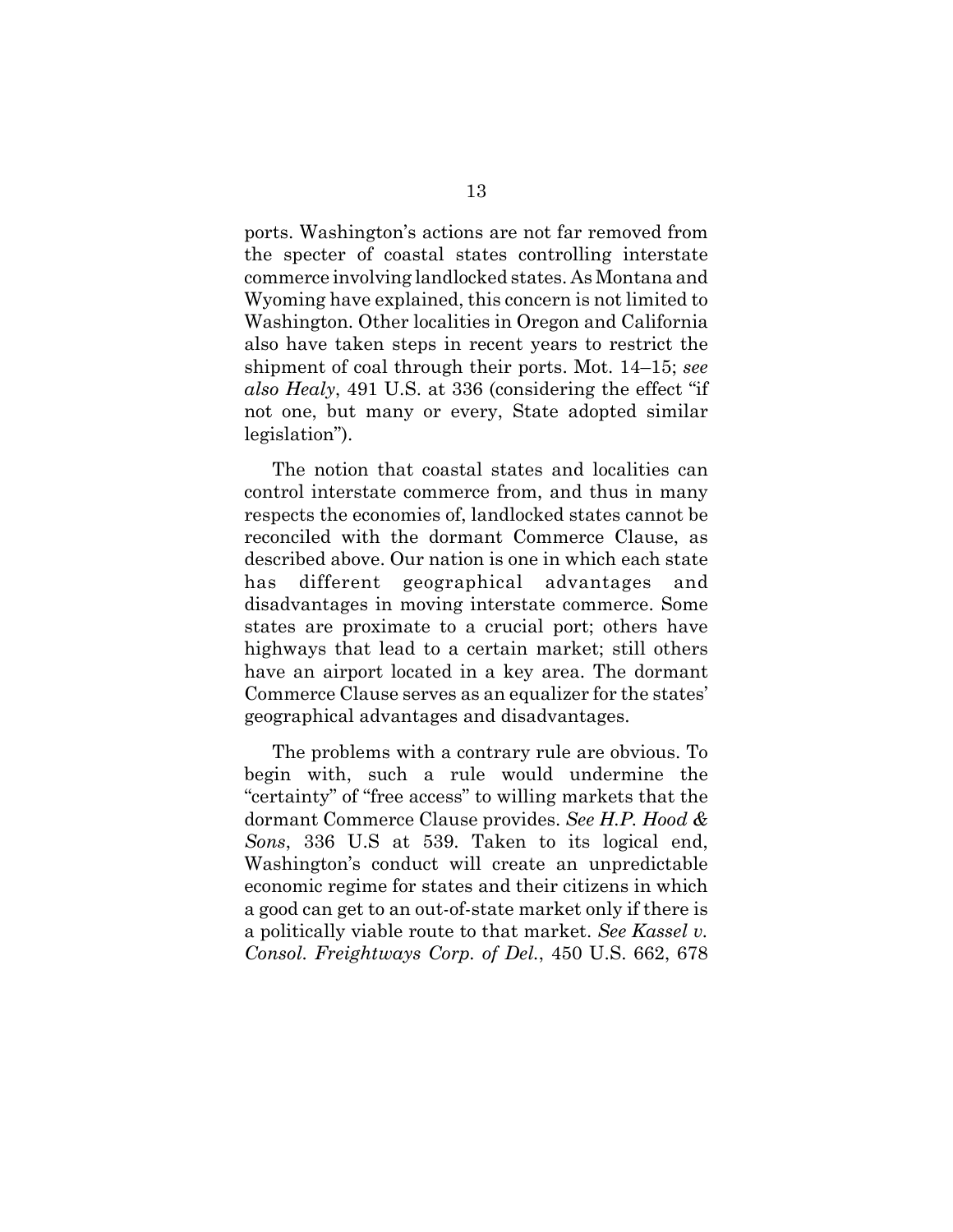(1981) (plurality opinion) (holding that a state's "parochial interests" do not suffice to shut its borders to interstate commerce). Moreover, political whims can and do change. A good that is politically disfavored today can be favored tomorrow, and vice versa.

More fundamentally, if Washington can block the interstate shipment of coal based upon local politics, what is to stop a state from preventing other politically unpopular goods from passing through it borders? It is not hard to imagine a state refusing to open its borders to the interstate shipment of any number of goods that are unpopular in certain circles. In short, Washington's conduct comes with no limiting principle to prevent other politically motivated embargoes.

#### **CONCLUSION**

This case calls into question the very ability of Montana and Wyoming to participate in interstate commerce. When that basic premise is questioned, the Court should decide the matter. The Court should grant Montana and Wyoming's motion for leave to file a bill of complaint.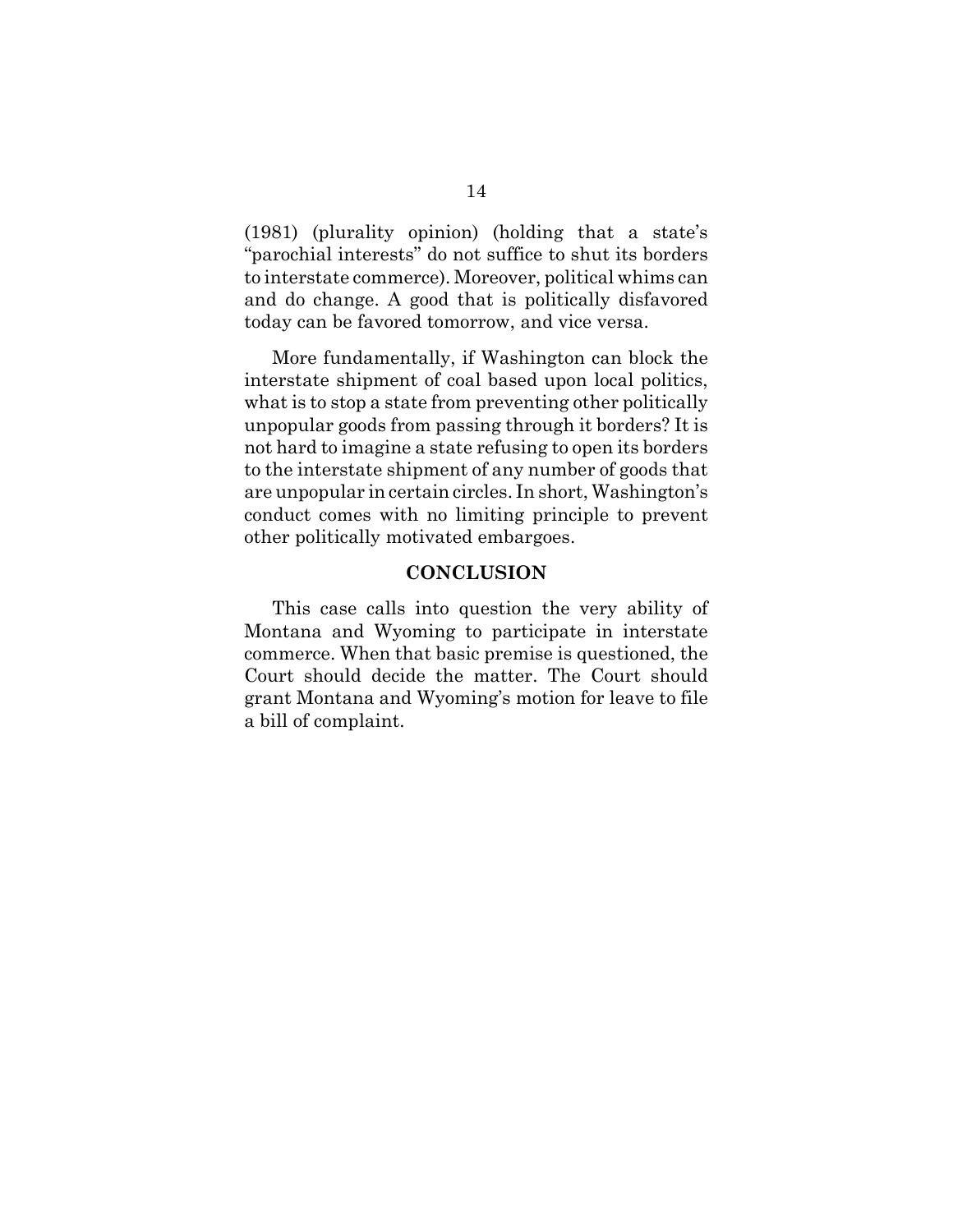Respectfully submitted,

DANIEL CAMERON *Attorney General of Kentucky*

BARRY L. DUNN *Deputy Attorney General*

MATTHEW F. KUHN *Deputy Solicitor General*

BRETT R. NOLAN *Special Litigation Counsel*

S. CHAD MEREDITH *Solicitor General Counsel of Record*

Office of the Kentucky Attorney General 700 Capitol Ave., Ste.118 Frankfort, KY 40601 (502) 696-5300 Chad.Meredith@ky.gov

*Counsel for Amici Curiae*